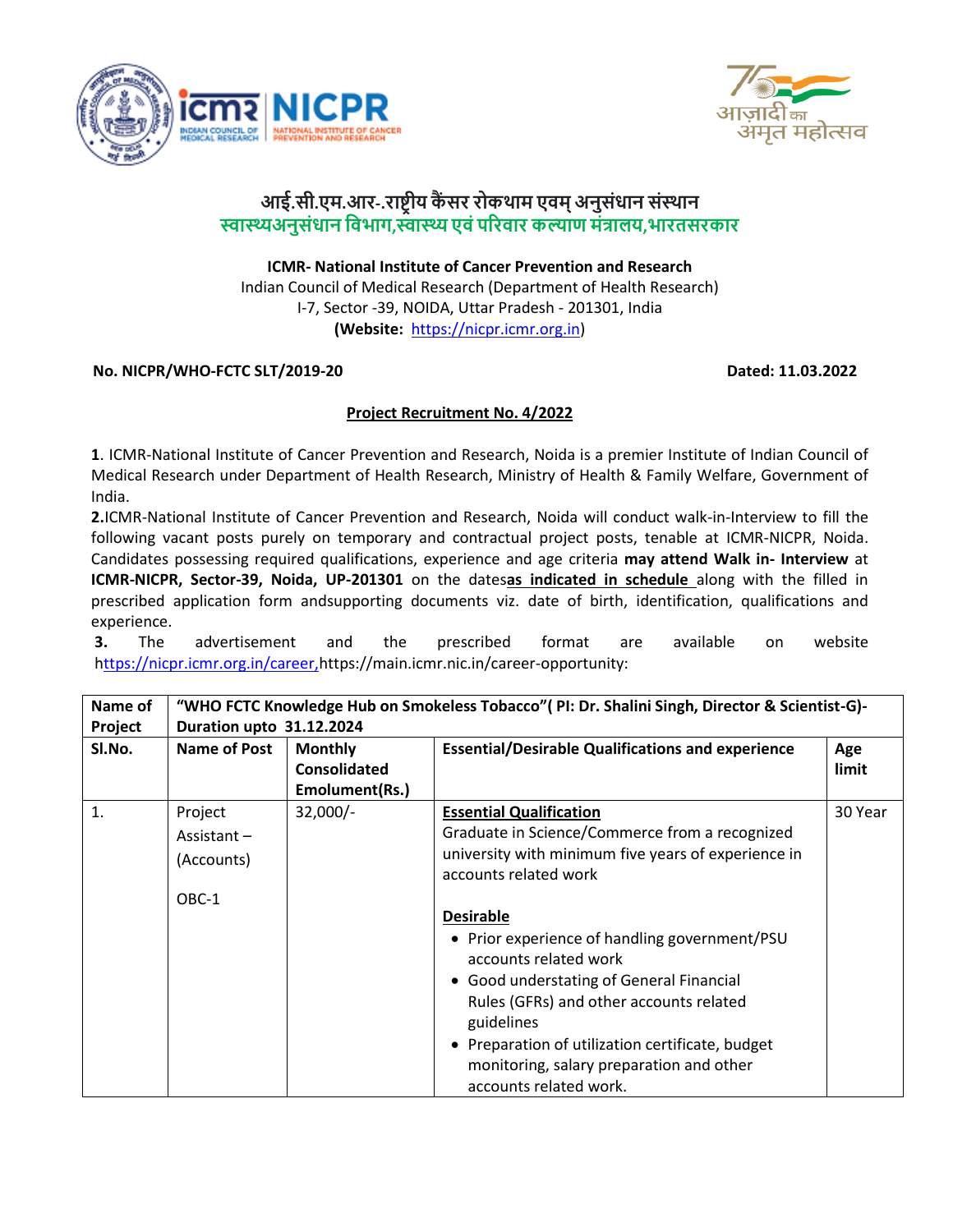| 2. | Project       | $32,000/-$   | <b>Essential Qualification</b>                                 | 30 Year |
|----|---------------|--------------|----------------------------------------------------------------|---------|
|    | Officer-      |              | Graduate in Science/Computer Science from a                    |         |
|    | (Admin/Store) |              | recognized university with minimum five years of               |         |
|    |               |              | experience in administration/procurement                       |         |
|    | $UR-1$        |              | <b>Desirable</b>                                               |         |
|    |               |              | • Prior experience of handling government                      |         |
|    |               |              | sanctioned research projects                                   |         |
|    |               |              | • Prior experience of handing international funding            |         |
|    |               |              | agency research projects                                       |         |
|    |               |              | • Excellent knowledge of government procurement                |         |
|    |               |              | process, approvals, noting and drafting                        |         |
|    |               |              | • Excellent knowledge of research projects related             |         |
|    |               |              | accounts and administration works - maintaining                |         |
|    |               |              | files, leave management etc.                                   |         |
| 3. | Project Field | 18,000/-     | <b>Essential Qualification</b>                                 | 30 Year |
|    | Worker        |              | Intermediate pass in Science/ Social Science/                  |         |
|    |               |              | Commerce from recognized board and two years of                |         |
|    | $UR-1$        |              | experience in data collection from community/                  |         |
|    | $SC-1$        |              | Hospitals or Research Institutes.                              |         |
|    |               |              | BSc/BA/B.Com. Degree shall be treated as three                 |         |
|    |               |              | years' experience.                                             |         |
|    |               |              |                                                                |         |
|    |               |              | <b>Desirable</b>                                               |         |
|    |               |              | • Graduation degree in Science / Social Science or             |         |
|    |               |              | relevant Subject (Sociology/Social                             |         |
|    |               |              | work/Anthropology/ Psychology/ Commerce).                      |         |
| 4. | Project       | 48000/-+ HRA | <b>Essential Qualification</b>                                 | 35 Year |
|    | Research      |              | 1 <sup>st</sup> Class Master's degree in Dental Surgery/       |         |
|    | Scientist-B   |              | Community Health / Public Health/ Population                   |         |
|    | (Non-         |              | Studies/Demography/Health Economics/ Economics/                |         |
|    | medical)      |              | Sustainable Development Practice/ M.Tech. from a               |         |
|    |               |              | recognized institution with minimum two years of               |         |
|    | $UR-3$        |              | experience in relevant discipline                              |         |
|    |               |              | <b>OR</b>                                                      |         |
|    |               |              | 2 <sup>nd</sup> Class Master's degree + PhD in Dental Surgery/ |         |
|    |               |              | Community Health Dentistry/Public Health Dentistry/            |         |
|    |               |              | Population Studies/ Demography/Health Economics/               |         |
|    |               |              | Economics/ Sustainable Development<br>Practice/                |         |
|    |               |              | M.Tech. from a recognized institution                          |         |
|    |               |              | <b>OR</b>                                                      |         |
|    |               |              | BDS and MPH with minimum one years of experience               |         |
|    |               |              | in health research from a recognized institution               |         |
|    |               |              |                                                                |         |
|    |               |              | <b>Desirable</b>                                               |         |
|    |               |              | • Prior<br>tobacco<br>experience<br>in<br>control              |         |
|    |               |              | research/tobacco<br>laws/<br>non-communicable                  |         |
|    |               |              | diseases/cancer                                                |         |
|    |               |              | · Prior experience of tobacco counseling and                   |         |
|    |               |              | community level data collection                                |         |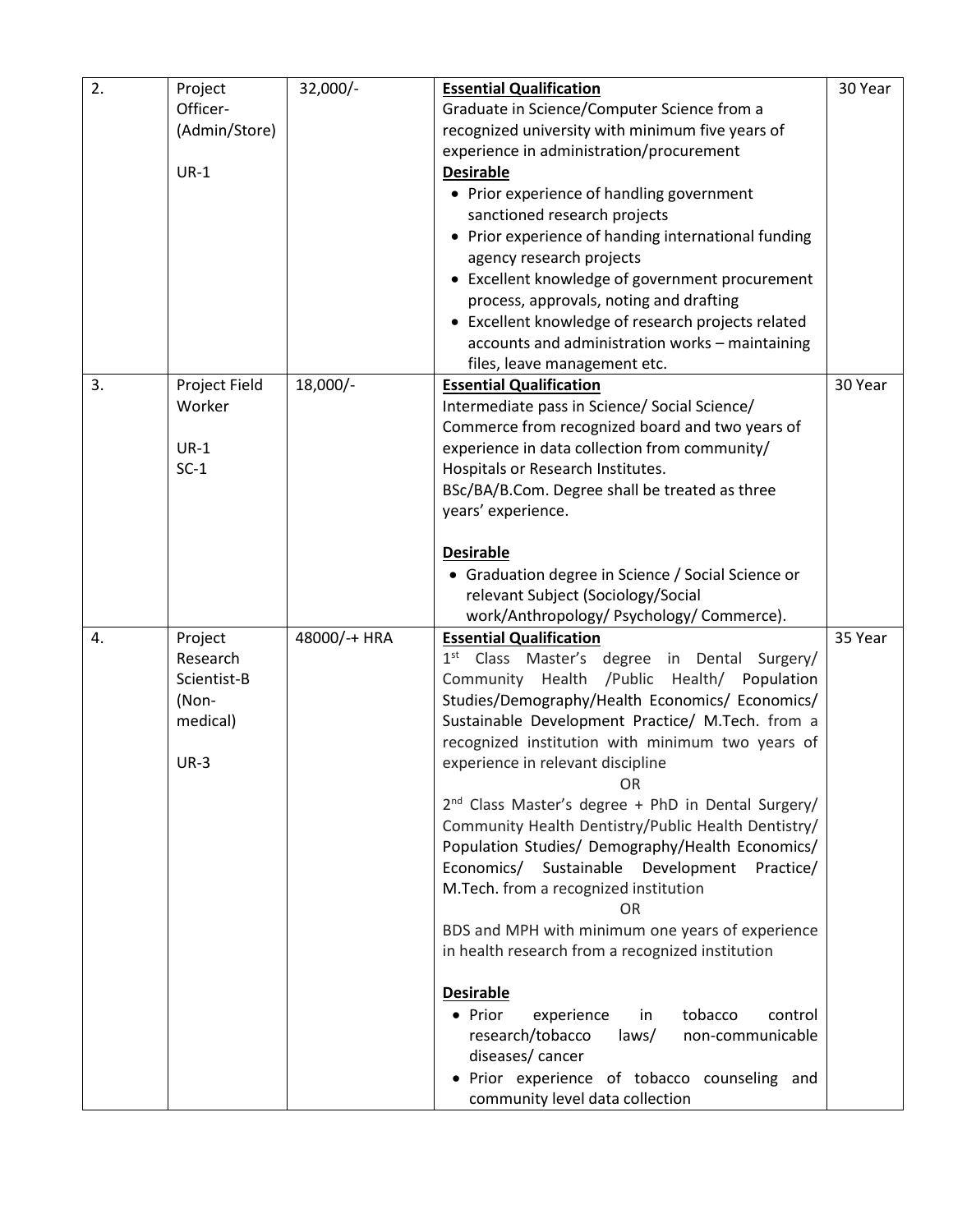|    |                                                                   |              | • At least one publication in peer-reviewed journals<br>in the relevant area. Journal should be listed in<br>the Science Citation Index (SCI).<br>• Good understanding of quantitative statistics and<br>econometric analysis using diverse sets of<br>macro/unit level data<br>• Good command in data analysis using statistical<br>software packages like STATA, R, SPSS<br>• Good understanding of analyzing large scale data<br>- GATS, NFHS, NSSO, LASI<br>• Ability to think and execute independently<br>studies in relevant areas.                                                                                                                                                                                                                                                                                                                                                                                                                                                                                                                                                                                                                                                                                                                                                                                                                                                                                                                              |         |
|----|-------------------------------------------------------------------|--------------|-------------------------------------------------------------------------------------------------------------------------------------------------------------------------------------------------------------------------------------------------------------------------------------------------------------------------------------------------------------------------------------------------------------------------------------------------------------------------------------------------------------------------------------------------------------------------------------------------------------------------------------------------------------------------------------------------------------------------------------------------------------------------------------------------------------------------------------------------------------------------------------------------------------------------------------------------------------------------------------------------------------------------------------------------------------------------------------------------------------------------------------------------------------------------------------------------------------------------------------------------------------------------------------------------------------------------------------------------------------------------------------------------------------------------------------------------------------------------|---------|
| 5. | Project<br>Research<br>Scientist-C<br>(Non-<br>medical)<br>$UR-3$ | 51000/-+ HRA | <b>Essential Qualification</b><br>1 <sup>St</sup> class Master's Degree in Public Health/ Health/<br>Population<br>Community<br>Health/<br>Studies/<br>Demography/ Law/ Public Policy/ Policy Studies/<br>Social Work/ Sustainable Development Practice from<br>a recognized university with four years' experience in<br>relevant field<br><b>OR</b><br>2 <sup>nd</sup> class Master's Degree + PhD in Public Health/<br>Health/ Community Health/ Population Studies/<br>Demography/ Law/ Public Policy/ Policy Studies/<br>Social Work/ Sustainable Development Practicefrom<br>a recognized university with four years' experience in<br>relevant field<br><b>Desirable</b><br>• At least two publications in peer-reviewed<br>journals in the relevant area. Journal should be<br>listed in the Science Citation Index (SCI).<br>tobacco<br>Prior<br>experience<br>in<br>control<br>research/tobacco<br>non-communicable<br>laws/<br>diseases/cancer<br>Ability to design and execute independent<br>research studies/policy centered work with<br>respect to tobacco control<br>• Ability to work in a diverse inter-disciplinary<br>environment and provide guidance to other<br>members<br>· Good knowledge of both qualitative<br>and<br>quantitative techniques in public health research<br>• Excellent command in analyzing data using STATA,<br>R, NVivo etc. software's<br>• Good understanding of analyzing large scale data<br>- GATS, NFHS, NSSO, LASI | 40 Year |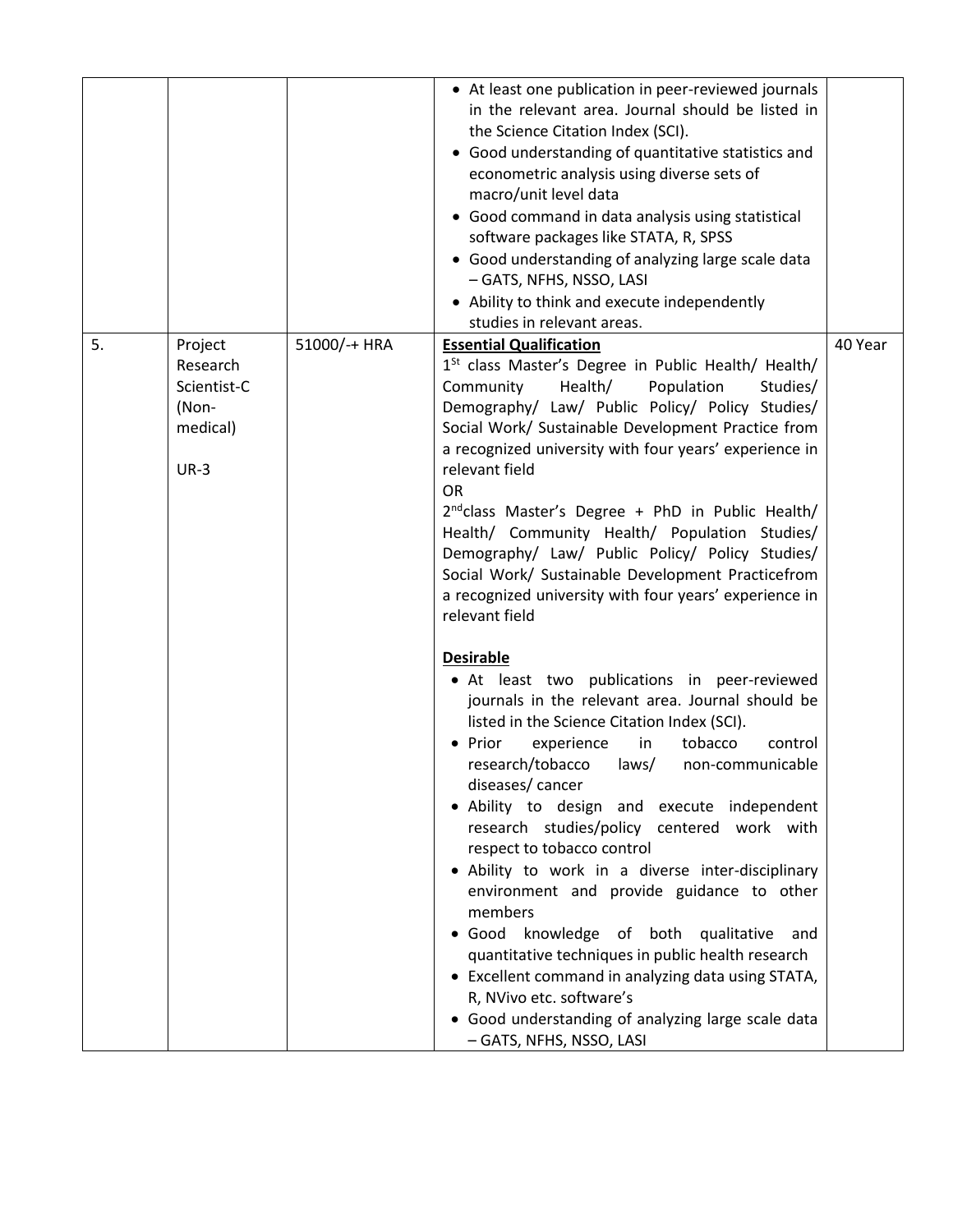### **Terms and Conditions**:

- 1. Interested and eligible candidates can appear for walk-in-interview/personal discussions On the dates mentioned against each post alongwith the duly filled in the prescribed application form (attached).**Kindly note, separate application is to be submitted for each post in each/different project.**
- 2. All posts are purely temporary and contractual for the duration offered in the adhocproject. The appointment may be renewed after every specific period of time subject to satisfactory performance and project requirement.

Appointment can be terminated at any time during the engagement from either side. Candidate shall have to serve the notice period of one month.

- 3. It may be mentioned here that incomplete applications, application not submitted in Prescribed format and application without supportive documents asked for shall be summarily rejected.
- 4. Qualification and experience should be in relevant discipline/field and from a reputed Institution / organization recognized by relevant authority.
- 4. Experience shall be counted from the date of completion of minimum essential educational qualification.
- 5. Submission of incorrect or false information during the process of walk-in- interview/or Personal discussion shall disqualify the candidature at any stage.
- **6. The Director reserves the right to increase / decrease the number of vacancies as per Requirement.**
- 7. Candidate should write the **Name of Project on the top of the application.** Candidates applying for more than one post should apply **SEPARATELY** for each post.
- 8. No benefit of provident fund, Leave Travel Concession, Medical Claim etc. will be Considered, since the posts are purely temporary basis.
- 9. Age relaxation is admissible to SC/ST/OBC candidates in respect of posts reserved for respectivecategory only and not for unreserved post as per GoI rules. Age relaxation to Exservicemen/Departmental candidates includingprojects shall also be applicable as per Govt. of India/ICMR Norms.
- 10. Age limit and experience will be considered as on the date of walk-in-interview/personal Discussion.
- 11. No TA/DA will be paid for attending the walk-in-interview/personal discussion/writtentest.
- 12. Mere fulfilling the essential qualification / experience does not guarantee selection.
- 13. Candidates already working against regular/permanent posts under government Department/organizationsare not eligible to apply.
- 14. Candidates already employed should submit a "No Objection Certificate" from their employer at the time of walk-in- interview/written test / personal discussion failing which he/she will not beallowed to appear in written/personal discussion.
- 15. Community/ Caste certificate: Candidates applying under OBC category, shall submit Attested copy of OBC Non – Creamy Layer Certificate in specified format as applicable for GoI jobs, issued within one year from the date of walk-in- interview test and / or personal discussion by the appropriate authority. Only Non Creamy Layer OBC certificates will be accepted and other certificates will not be accepted.
- 16. Candidates applying for EWS category post must possess income and asset certificate to be issued by the District Magistrate/Additional District Magistrate/Collector/Deputy Commissioner/Additional Deputy Commissioner/SDM etc as per DoPT OM dated 31.01.2019.
- 17. The above posts are filled-up on purely temporary basis and contractual basis & the Candidate will have no right to claim for any type of Permanent Employment under ICMR-NICPR or continuation of his/her services in any other project.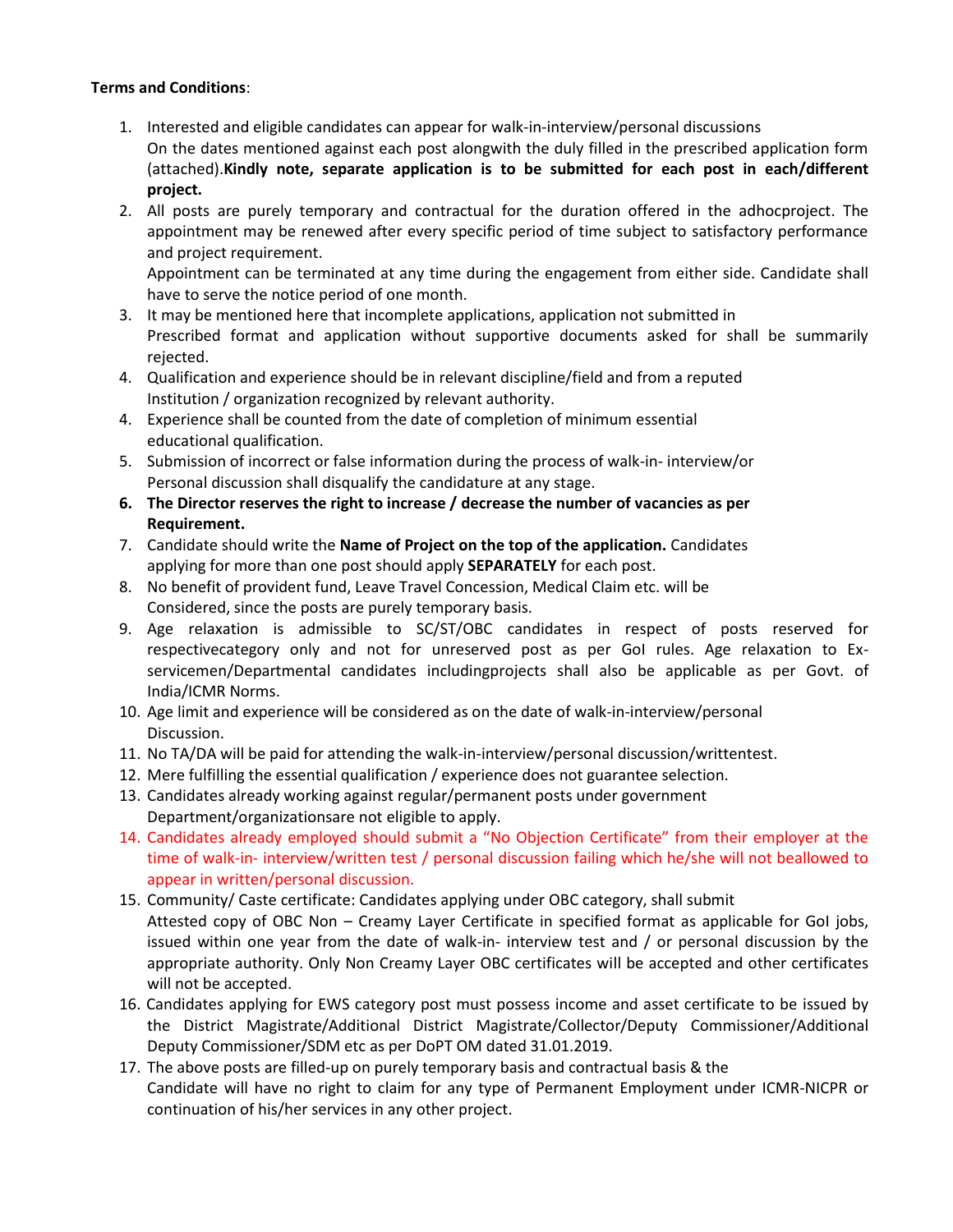- 18. In case of large number of eligible candidates after scrutiny of applications, a written test may be conducted. The written test shall consist of objective type questions.
- **19. The Director has the right to accept/reject any application without assigning any reason Thereof and no correspondence/recommendation will be entertained in this matter.**
- 20. Canvassing and bringing inside or outside influence in any form for short listing and Employment will be treated as a disqualification and the candidate will be debarred from selection process.
- 21. Details about the post and advertisement may also be seen at https://www.ncs.gov.in.
- 22. Candidates possessing the essential qualification and experience may appear for walk-in-Interview/or personal discussionat **Director, ICMR-National Institute of Cancer Prevention and Research, I-7, Sector-39, NOIDA, UP (Near Noida City Center Metro station)** on the dates as indicated in schedule for walk-in- interview/or personal discussion (as applicable) given below:

| S. No.         | <b>Post</b>                                    | Date and time of registration and<br>verification of document |
|----------------|------------------------------------------------|---------------------------------------------------------------|
| $\mathbf{1}$ . | Project Assistant (Accounts)                   | On 30.03.2022 from 9 to 9.30 AM                               |
| 2.             | Project Officer (Admin/Store)                  | On 30.03.2022 from 9 to 9.30 AM                               |
| 3.             | Project Field Worker                           | On 30.03.2022 from 9 to 9.30 AM                               |
| 4.             | Project Research Scientist-B (Non-<br>medical) | On 31.03.2022 from 9 to 9.30 AM                               |
| 5.             | Project Research Scientist-C (Non-<br>medical) | On 31.03.2022 from 9 to 9.30 AM                               |

### **SCHEDULE FOR WALK-IN- INTERVIEW/PERSONAL DISCUSSION**

## **Note:Interview will be held on the same day after registration and verification of documents. No candidate will be allowed to enter after scheduled date and time.**

23. Those appearing for Walk-in-Interview/personal discussion, he/she must bring all original certificates (1) Educational qualification (2) Proof of Date of birth (3) Experience certificates/testimonials (4) One-self attested recent passport size photograph (5) ID Proof (Ex. Aadhar/PAN/Voter ID/Driving License etc.) (6) One set of self-attested photocopies of all documents. (7) SC/ST/OBC/EWS Certificates, as applicable. (8) Candidates should produce all certifications/testimonials in original for verification at the time of walk in –interview.

### **24. Candidates who will report after the scheduled date/time will not be allowed to appear in interview / or personal discussion.**

25. Any Addendum/Corrigendum in respect of above vacancies, notice shall be issued on websites https://nicpr.icmr.org.in/career, [https://main.icmr.nic.in/career-opportunitya](https://main.icmr.nic.in/career-opportunity)nd no separate notification shall be issued in the press. Applicants are requested to regularly visit the website (www.nicpr.icmr.org.in) to keep themselves updated.

26. In case of variation in Hindi & English version of notification, English version shall prevail.

**Note**: **The following Preventive measures are strictly to be adhered by the candidates appearing for walk-ininterview on the scheduled date and time to contain the spread of Novel Corona virus (COVID-19) inside the premises and during recruitment process:** 

(a) Wearing of face mask is compulsory.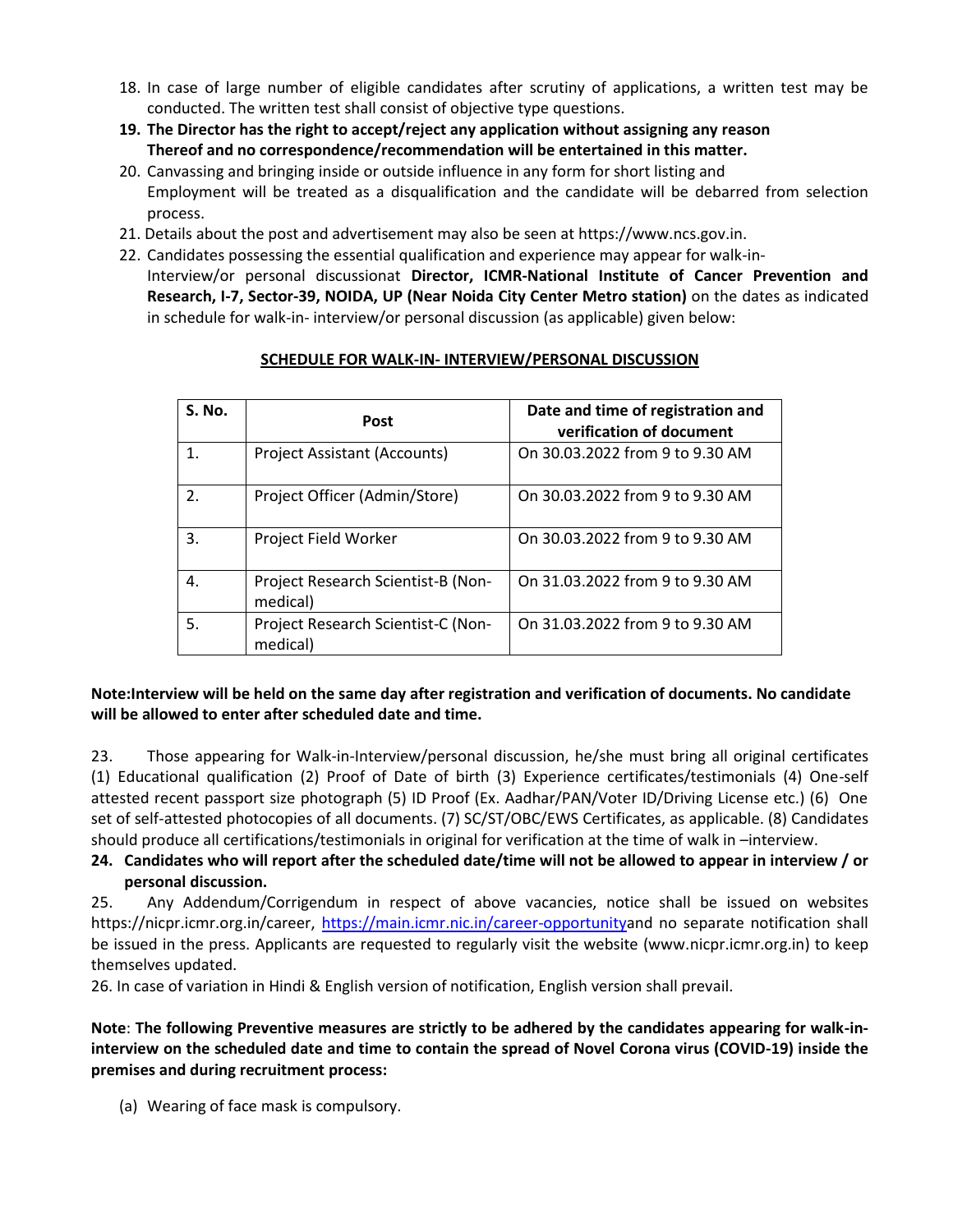- (b) Spitting in public & work place shall be punishable with fine, as may be prescribed in accordance with its laws, rules or regulations by the State/UT local authority.
- (c) Social distancing shall be followed by all persons in public places and in transport.
- (d) Provision for thermal screening, hand wash and sanitizer shall be made at all entry and exist points and common areas.
- (e) Use of ArogyaSetu App is mandatory.
- (f) Large physical gathering at one place should be avoided.
- (g) As much as possible candidates should avoid using other's phones, desk, offices or other work tools and equipment. Clean and disinfect them before and after use.
- (h) Loitering and crowding in corridors should be avoided and people should maintain distance.

Director ICMR-NICPR

*Posted on Website of ICMR- NICPR / ICMR on 11.03.2022*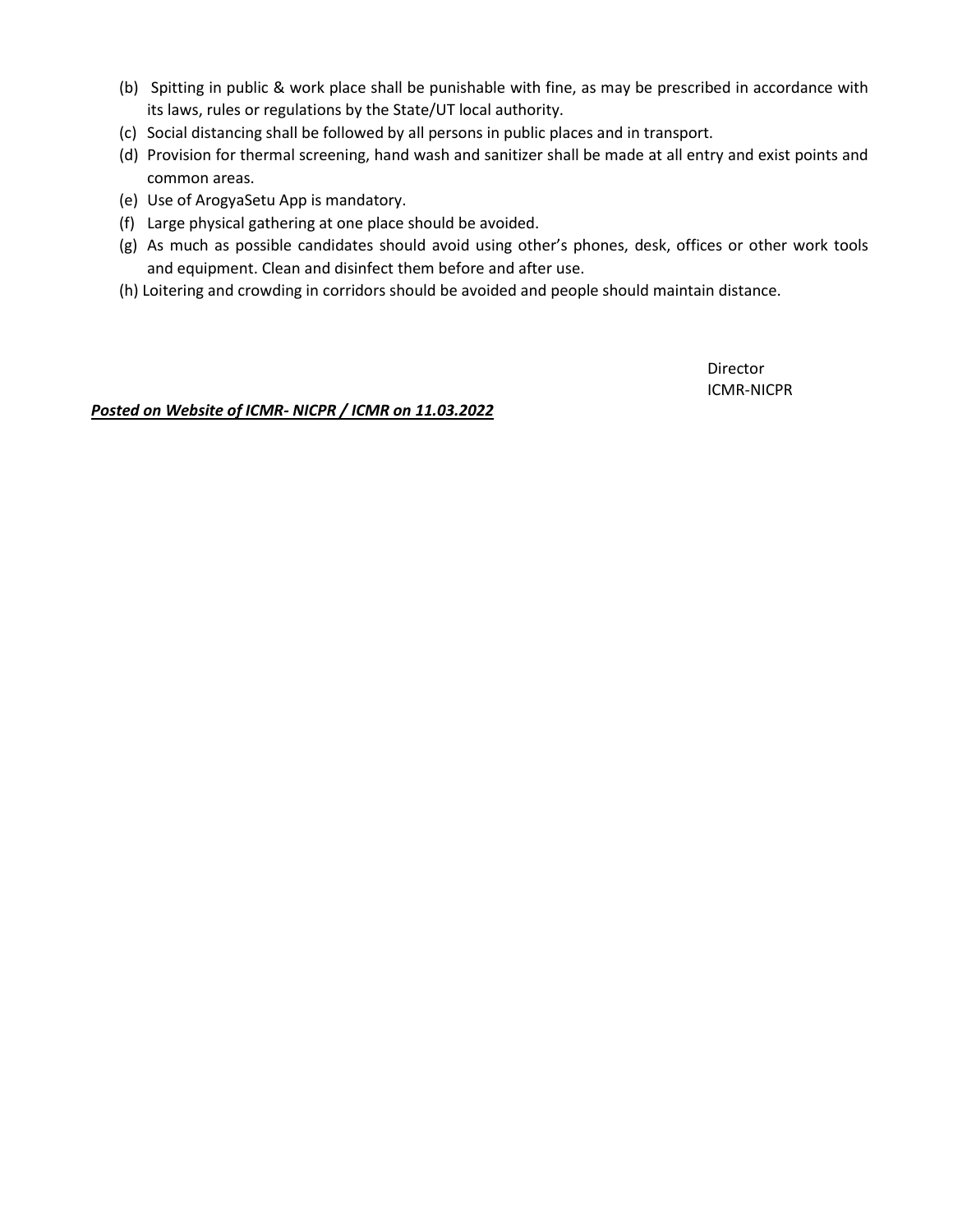



# **APPLICATION FORM**

# **ICMR-NATIONAL INSTITUTE OF CANCER PREVENTION AND RESEARCH (ICMR-NICPR)**

I-7, Sector-29, NOIDA, UP-201301 (Under Indian Council of Medical Research (ICMR), Govt. of India)

Please tick mark (only in one box), the post you are applying for. Use separate form if wish to apply for both of the posts:

**Application for the Post of:** 

| Name of Project:                                                                                      |                                              |           |           |      |            |                |     |
|-------------------------------------------------------------------------------------------------------|----------------------------------------------|-----------|-----------|------|------------|----------------|-----|
| Category:                                                                                             | <b>GEN</b>                                   | <b>SC</b> | ST        |      | <b>OBC</b> | EWS            | EXM |
| 1. Name of the Applicant (in CAPITAL words):                                                          |                                              |           |           |      |            |                |     |
| 2. Sex : Male                                                                                         | Female                                       |           | Others    |      |            |                |     |
| 3. Marital Status:                                                                                    | Married                                      |           | Unmarried |      |            | Divorced/Widow |     |
| 4. Father's Name                                                                                      |                                              |           |           |      |            |                |     |
| 5. Name of the Spouse                                                                                 | <u> 1980 - Andrea Andrew Maria (b. 1980)</u> |           |           |      |            |                |     |
| 7. Date of Birth                                                                                      |                                              |           |           |      |            |                |     |
| 8. Age as on last date of receiving application or<br>date of walk -in Interview as per advertisement |                                              |           |           | Days | Months     | Years          |     |

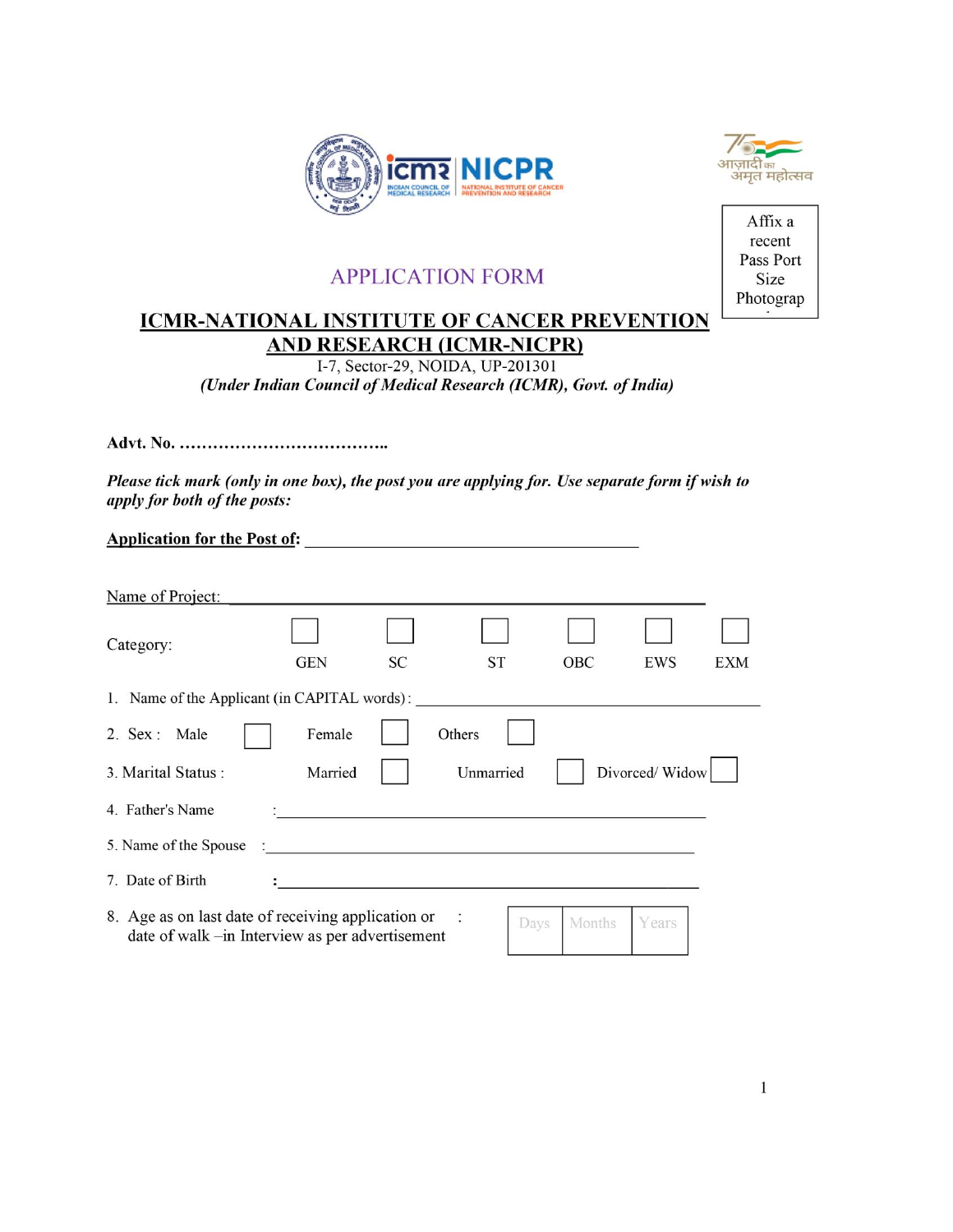| 9. Present Address for | $\mathcal{A}_\text{max}$ . The contract of the contract of the contract of the contract of the contract of the contract of the contract of the contract of the contract of the contract of the contract of the contract of the contract  |
|------------------------|------------------------------------------------------------------------------------------------------------------------------------------------------------------------------------------------------------------------------------------|
| Communications         |                                                                                                                                                                                                                                          |
|                        |                                                                                                                                                                                                                                          |
|                        |                                                                                                                                                                                                                                          |
|                        |                                                                                                                                                                                                                                          |
|                        |                                                                                                                                                                                                                                          |
|                        |                                                                                                                                                                                                                                          |
|                        |                                                                                                                                                                                                                                          |
|                        |                                                                                                                                                                                                                                          |
|                        |                                                                                                                                                                                                                                          |
|                        |                                                                                                                                                                                                                                          |
|                        |                                                                                                                                                                                                                                          |
|                        |                                                                                                                                                                                                                                          |
|                        | PIN<br>$\mathbf{E}$ . The contract of the contract of the contract of the contract of the contract of the contract of the contract of the contract of the contract of the contract of the contract of the contract of the contract of th |
|                        |                                                                                                                                                                                                                                          |
|                        | <b>Example 2.1 Telephone No.</b> The series of the series of the series of the series of the series of the series of the series of the series of the series of the series of the series of the series of the series of the series o      |
|                        |                                                                                                                                                                                                                                          |
|                        |                                                                                                                                                                                                                                          |
|                        |                                                                                                                                                                                                                                          |
|                        |                                                                                                                                                                                                                                          |
| 11. Nationality        | <u> : _ _ _ _ _ _ _ _ _ _ _ _ _ _ _</u>                                                                                                                                                                                                  |

12. Educational Qualification: (Enclose attested photocopies of degree/diploma certificates & mark sheets)

| <b>Examination</b>                                      | <b>Subjects</b> | <b>Board/Council/University</b> | $\frac{9}{6}$<br><b>Division</b> | Month &<br>Year of<br>Passing |
|---------------------------------------------------------|-----------------|---------------------------------|----------------------------------|-------------------------------|
| $X^{th}$<br>(HSC)                                       |                 |                                 |                                  |                               |
| XII <sup>th</sup><br>(HSSC)                             |                 |                                 |                                  |                               |
| Diploma (please mention<br>duration one year/two years) |                 |                                 |                                  |                               |
| Degree                                                  |                 |                                 |                                  |                               |
| <b>Post Graduation</b>                                  |                 |                                 |                                  |                               |
| Others (M.Phil/Ph.D)                                    |                 |                                 |                                  |                               |

# 13. Current Activities: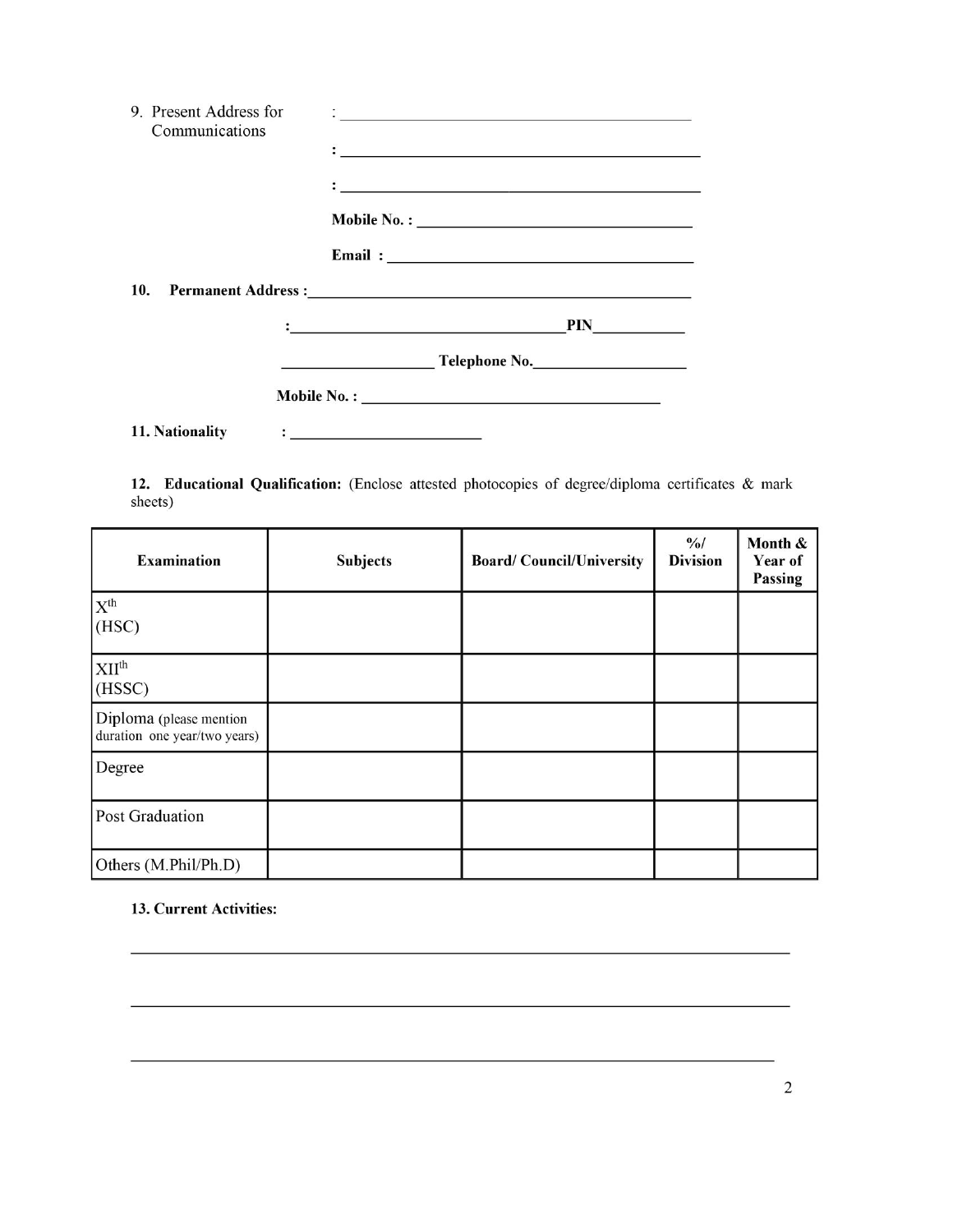| <b>14. Experience,</b> (Encrose sen centrities copies of work Experience centricates)<br>Name of the<br>Organization/<br><b>Institution where</b> | <b>Status of</b>                                       | Name of          | Whether                   | Period |    | <b>Scale of</b>                       |                   |
|---------------------------------------------------------------------------------------------------------------------------------------------------|--------------------------------------------------------|------------------|---------------------------|--------|----|---------------------------------------|-------------------|
| worked and Place                                                                                                                                  | Organization<br>(Central/State/<br>Autonomous/<br>PSU) | the Post<br>held | permanent<br>/contractual | From   | To | Pay &<br><b>Gross</b><br>Pay<br>Drawn | Nature of<br>Work |
|                                                                                                                                                   |                                                        |                  |                           |        |    |                                       |                   |
|                                                                                                                                                   |                                                        |                  |                           |        |    |                                       |                   |
|                                                                                                                                                   |                                                        |                  |                           |        |    |                                       |                   |
|                                                                                                                                                   |                                                        |                  |                           |        |    |                                       |                   |
|                                                                                                                                                   |                                                        |                  |                           |        |    |                                       |                   |

14. Experience: (Enclose self certifies copies of Work Experience Certificates)

(Use separate sheet if space is inadequate)

### 15. Knowledge of computer applications, if any, please attach certificate/diploma/degree:

### 16. Details of publications with impact factor and authorship details, if any:

#### 17. Name and address of two referees well known with the applicant's work :

| Name             | <b>Occupation or Position</b> | Address with telephone No. & e-mail |
|------------------|-------------------------------|-------------------------------------|
|                  |                               |                                     |
| $\overline{2}$ . |                               |                                     |